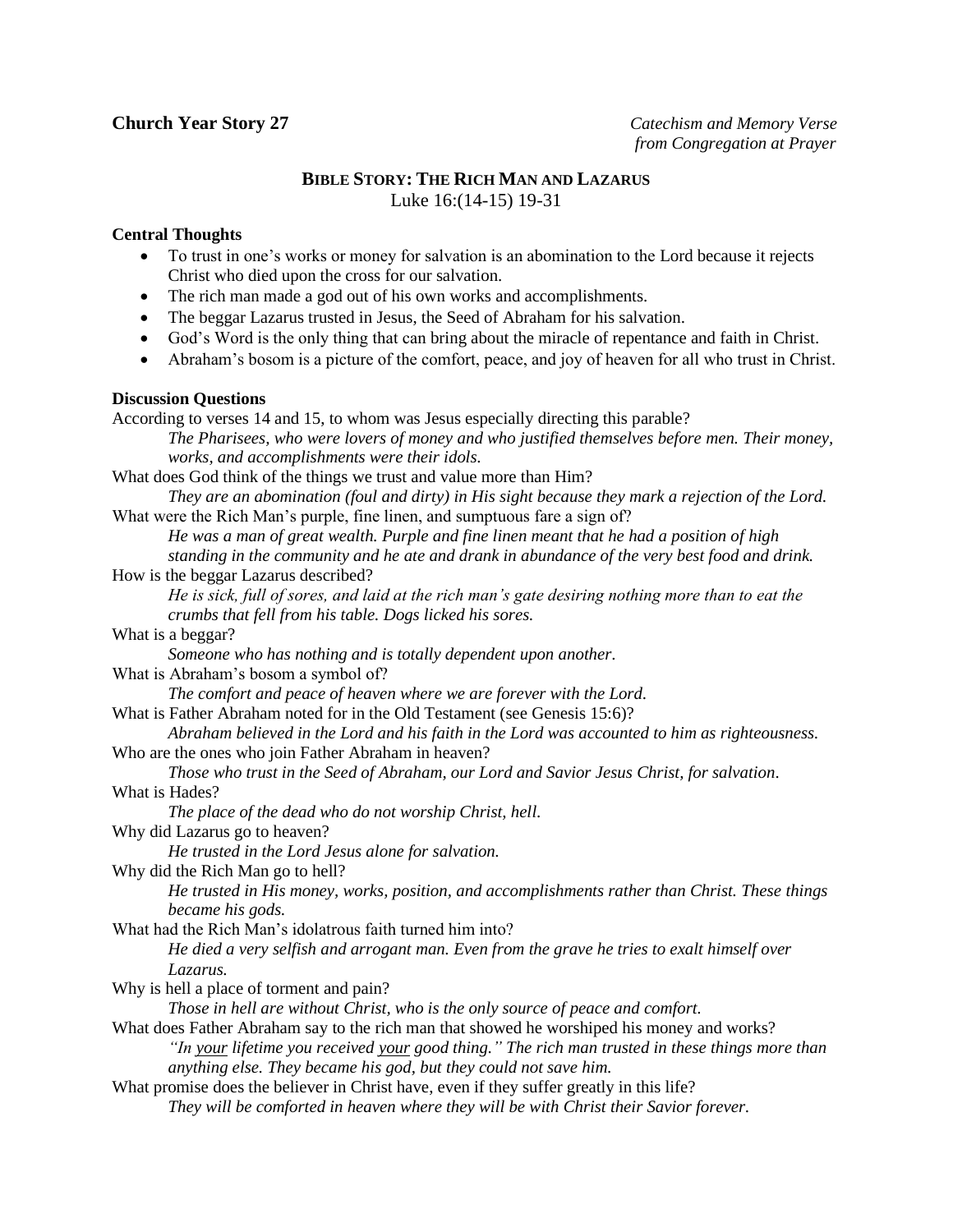Can people pass from heaven to hell or from hell to heaven once they die?

*No, there is a great gulf or chasm fixed between the two.*

What final thing did the rich man want Lazarus to do?

*Warn his five brothers, who also trusted in their works, so that they would not come the place of torment.*

What is Father Abraham talking about when he identifies Moses and the prophets as the only ones who can bring these brothers to repentance and faith in Christ?

*God's Word, the Old Testament Scriptures written by Moses and the prophets, is the only thing that can bring about the miracle of repentance and faith in Christ for salvation from sin.* What does the rich man insist will bring about their conversion?

*If one rises from the dead and visits them.*

How does Father Abraham answer the rich man?

*Not even the resurrection of Christ will bring about the repentance and faith of an unbeliever apart from the testimony of God's Word. "Faith comes by hearing, and hearing (believing) by the Word of God" (Romans 10:17).*

### **Meditation on the Bible Story**

To be a beggar, one who is totally dependent upon another, is a great description of what it is to be a Christian. The Christian is totally dependent upon Christ, who died for our sins and who gives us the gift of eternal life and salvation. He is the promised Seed of Abraham, and through faith in Him we are declared righteous—justified and forgiven. Our own works, accomplishments, money, education, and position in life cannot save us. Only Christ can save because only He died upon the cross in payment for our sins. Both men were sinners. Neither one of them could have saved themselves. The difference between the two was the faith of the heart. The rich man trusted in his riches. The beggar Lazarus trusted in the Lord. We need God's Word. Only the testimony of the Scriptures from Moses and the prophets can bring about the miracle of repentance and faith in Christ. God's Word exposes our sins of idolatry and calls us to repentance. But where the Holy Spirit works faith, there is the promise of forgiveness and salvation with the Lord forever. We look forward to the day when we die and the angels carry our souls to heaven, Abraham's bosom, where we will forever be with the Lord and where He will wipe away all tears from our eyes.

### **Prayer on the Bible Story**

Heavenly Father, by Your Word bring us to repentance for all the ways in which we trust in ourselves, our works, our money, or any of the pleasures of life. Give us firm faith in Jesus Christ our Savior, so that trusting in Him like the beggar Lazarus, we might have the gift and promise of everlasting life with You; through Jesus Christ, our Lord. Amen.